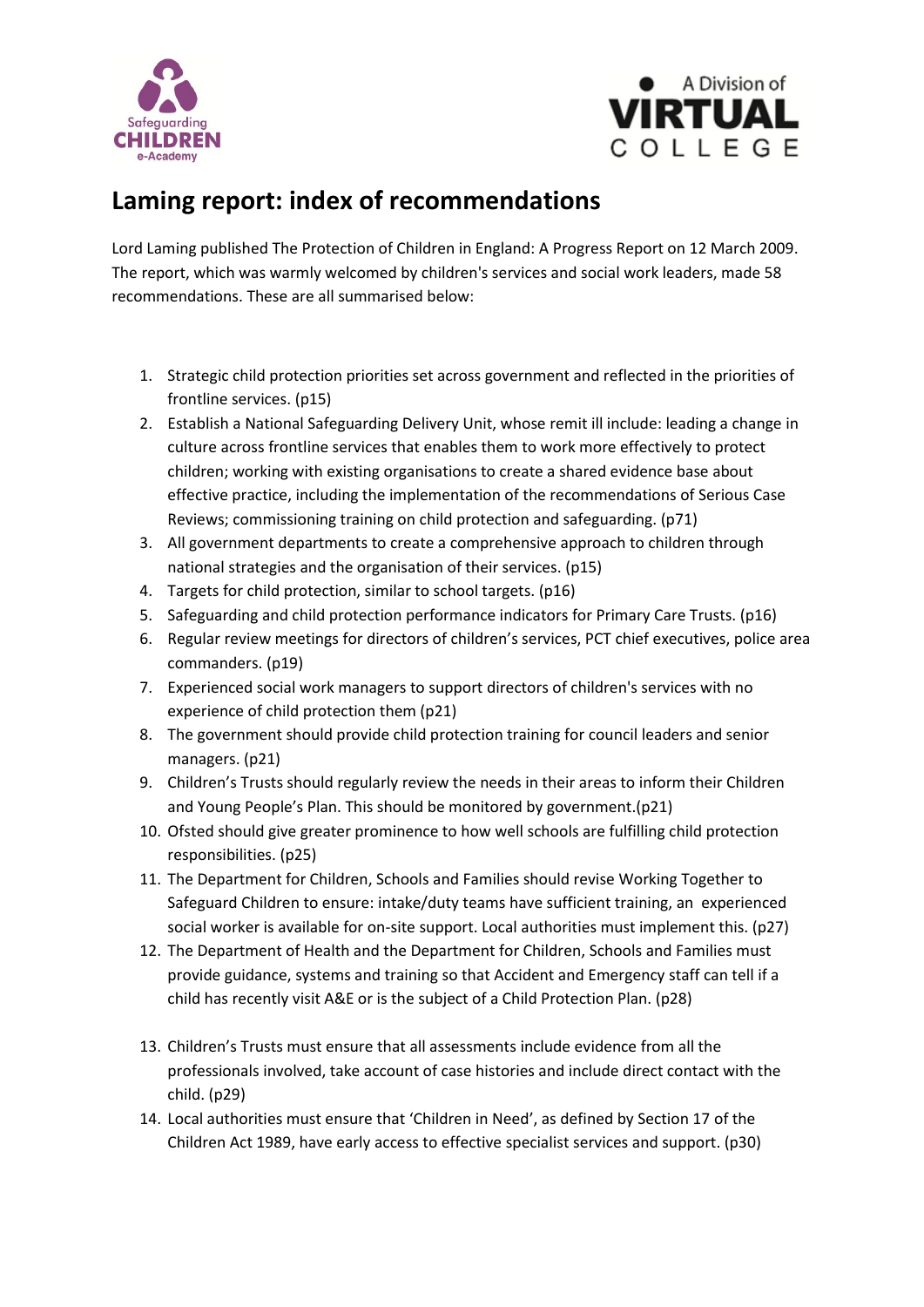



- 15. The Social Work Task Force should establish guidelines on guaranteed supervision time for social workers and the Department for Children, Schools should set out the elements of high quality supervision. (p32)
- 16. The Department for Children, Schools and Families should set out elements of high quality supervision. (p32)
- 17. The Department for Children, Schools and Families should consider the feasibility of a better single national Integrated Children's System, or an alternative, within six months. (p35)
- 18. The Department for Children, Schools and Families should improve the Integrated Children's System, in consultation with social workers and their managers. (p35)
- 19. The Department for Children Schools and Families must strengthen Working Together to Safeguard Children and Children's Trusts must ensure: all referrals to children's services from other professionals lead to an assessment; casework reviews and decisions include all the professionals involved; and formal procedures available to manage conflicts of opinion between professionals. (p37)
- 20. All police, probation, adult mental health and adult drug and alcohol services should understand referral processes. (p38)
- 21. The National Safeguarding Delivery Unit should urgently develop guidance on referral and assessment systems and share it with local authorities, health and police. (p38)
- 22. The Department for Children, Schools and Families should establish statutory representation on Local Safeguarding Children Boards from schools, adult mental health and adult drug and alcohol services. (p38)
- 23. Every Children's Trust should ensure that partners consistently apply the Information Sharing Guidance. (p41)
- 24. The Social Work Task Force should: develop a national children's social worker recruitment and retention strategy; develop national guidelines setting out maximum case-loads of children; and develop a strategy for remodelling children's social work (p50)
- 25. Children's Trusts to ensure police, community paediatric specialists and health visitors send representatives to act as partners to children's services departments. (p50)
- 26. The General Social Care Council should: work to raise the quality and consistency of social work degrees and work towards reforms that allow for specialism in children's social work; establish a comprehensive inspection regime of social work degrees. (p53)
- 27. The government should introduce a fully-funded, practice-focused children's social work postgraduate qualification. (p54)
- 28. The introduction of a conversion qualification and English language test for internationally qualified children's social workers. (p55)
- 29. Children's Trusts should ensure that all staff who work with children receive initial training and continuing professional development. (p56)
- 30. All Children's Trusts should have multi-agency training to create a shared language and understanding of local referral procedures. A named child protection lead in each setting should receive this training. (p56)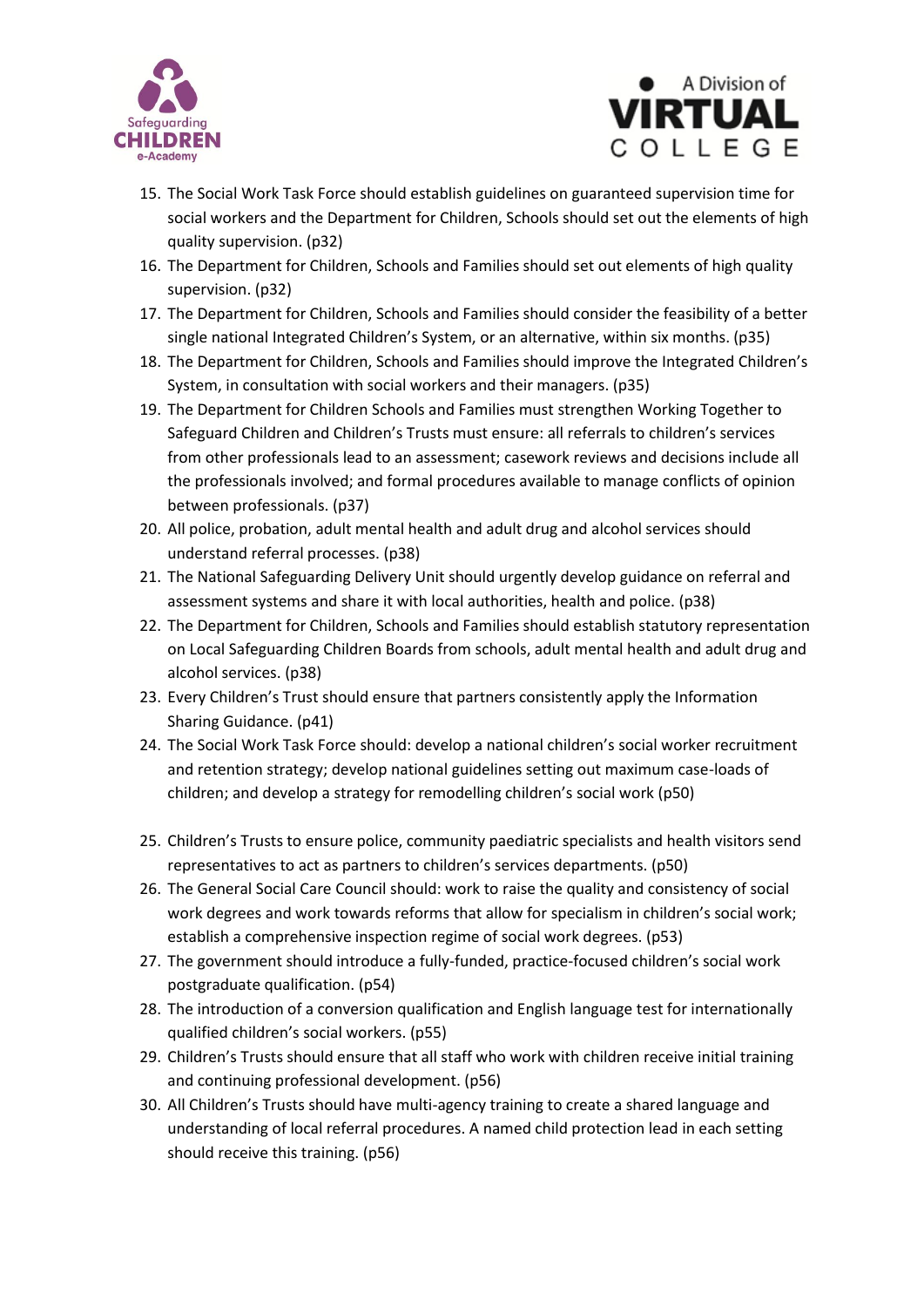



- 31. The General Social Care Council should review the Code of Practice for Social Workers and the employers' code. The employers' code should then be made statutory for all employers of social workers. (p57)
- 32. The Department of Health should prioritise its commitment to promote the recruitment and professional development of health visitors. (p58)
- 33. The Department of Health should review the Healthy Child Programme for 0–5-year-olds to ensure that the role of health visitors in safeguarding and child protection is prioritised. (p58)
- 34. The Department of Health should promote the statutory duty of all GP providers to comply with child protection legislation and to ensure that all individual GPs have the necessary skills and training to carry out their duties. (p59)
- 35. The Department of Health should work to develop a national training programme to improve the understanding and skills of the children's health workforce to support them in dealing with safeguarding and child protection issues. (p60)
- 36. The Home Office should take national action to ensure that police child protection teams are well resourced and have specialist training. (p60)
- 37. The Care Quality Commission, HMI Constabulary and HMI Probation should review the inspection frameworks of their frontline services in a similar way to the new Ofsted framework. (p62)
- 38. Ofsted, the Care Quality Commission, HMI Constabulary and HMI Probation should ensure their staff have the skills, expertise and capacity to inspect the safeguarding and child protection elements of frontline services. Ofsted Inspectors responsible for inspecting child protection should have direct experience of child protection work. (p63)
- 39. The Department for Children, Schools and Families should revise guidance to say that the formal purpose of Serious Case Reviews is to learn lessons for improving individual agencies, as well as for improving multiagency working. (p64)
- 40. The Department for Children, Schools and Families should ensure that the Serious Case Review panel chair has access to all of the relevant documents and staff they need. (p64)
- 41. The Department for Children, Schools and Families should ensure Serious Case Reviews focus on the effective learning of lessons and implementation of recommendations and the timely introduction of changes to protect children. (p65)
- 42. Ofsted should focus its evaluation of Serious Case Reviews on the depth of the learning a review has provided and the quality of recommendations it has made to protect children. (p66)
- 43. The Department for Children, Schools and Families should underline the importance of a high quality, publicly available executive summary which accurately represents the full report, contains the action plan in full, and includes the names of the Serious Case Review panel members. (p67)
- 44. All Serious Case Review panel chairs and review authors should be independent of the Local Safeguarding Children Board. (p69)
- 45. Chairs and authors must complete a training programme provided by the Department for Children, Schools and Families. (p69)